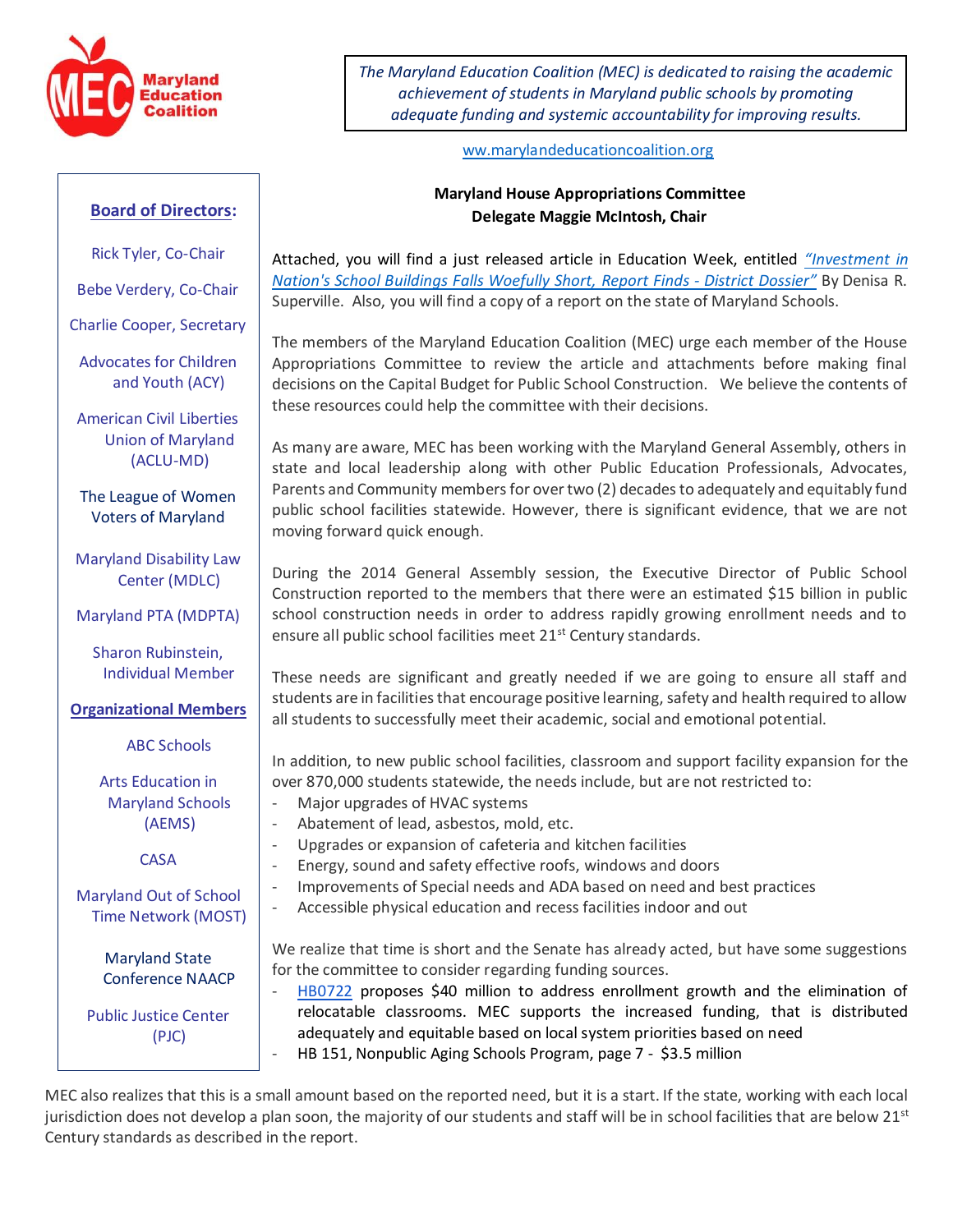

*The Maryland Education Coalition (MEC) is dedicated to raising the academic achievement of students in Maryland public schools by promoting adequate funding and systemic accountability for improving results.*

[ww.marylandeducationcoalition.org](file:///C:/Users/Richard/Documents/Custom%20Office%20Templates/ww.marylandeducationcoalition.org)

## **Investment in Nation's School Buildings Falls Woefully Short, Report Finds**

By Denisa R. Superville on March 23, 2016 9:45 AM

The nation's investment in public school facilities falls short by a whopping \$46 billion annually, **[according to a new report](http://centerforgreenschools.org/state-our-schools)  [out today on the state of America's K-12 infrastructure.](http://centerforgreenschools.org/state-our-schools)**

American school districts should be spending at least \$145 billion each year to keep their buildings in good working order and to upgrade their existing building stock, according to the report titled *"2016 State of Our Schools: America's K-12*  Facilities." It was written by the 21st Century School Fund, the National Council on School Facilities, and the Center for Green Schools.

While the physical conditions of the schools are known to have some effects on how students do in the classrooms, the issue has not garnered as much attention as other factors that affect student learning.

But that may be changing.

Since last year, Detroit teachers have been staging a series of sickouts, in part, to draw attention to the dilapidated conditions of some of the city's school buildings. And with **[concern over lead-tainted water in some schools, more attention is](http://www.edweek.org/ew/articles/2016/03/21/after-flint-new-scrutiny-of-schools-drinking.html)  [being paid to the age of school buildings and the plumbing in those buildings.](http://www.edweek.org/ew/articles/2016/03/21/after-flint-new-scrutiny-of-schools-drinking.html)**

The last in-depth federal-level examination of the conditions of America's school facilities was released more 20 years ago in 1995 by the Government Accountability Office. According to the GAO then, schools needed to spend \$112 billion to repair or upgrade their facilities to "good condition." About 14 million students were attending schools in need of extensive repairs, the GAO said.

The National Center for Educational Statistics also conducted a limited survey on public school infrastructure in the 2012-13 school year. According to that report, the average age of the main school building was 44 years old.

"One out of every six people in the U.S. spends each day in a K-12 public school classroom, yet there is very little oversight over America's public school buildings," Rick Fedrizzi, the CEO and the founding chairman of the U.S. Green Business Council.

"It is totally unacceptable that there are millions of students across the country who are learning in dilapidated, obsolete and unhealthy facilities that pose obstacles to their learning and overall wellbeing. U.S. public school infrastructure is funded through a system that is inequitably affecting our nation's students and this has to change."

With projected enrollment growth, school districts would need to spend another \$10 billion a year on new construction over the next decade to accommodate those students, according to the report.

The groups also found that spending on school infrastructure varied from state to state. And the information on school facilities spending was also not easily available.

In some states, including Hawaii, Massachusetts, Wyoming, and Connecticut, the state pays for all or the majority of the capital costs for school facilities. In a dozen states, including Michigan, Missouri, Nebraska, and South Dakota, there is no direct state support for capital facilities expenditures. In the other states, the share of contributions toward K-12 facilities varies.

In areas where districts rely heavily or completely on local investments (primarily bond measures), the wealth of the community plays a factor. Schools in wealthier zip codes tended to make capital investments in their schools, while those in less affluent zip codes tended to spend more of their operational money—the same bucket of money used for teacher salaries, instructional materials, and day-to-day expenses,—for repairs and maintenance than did wealthier zip codes, the report notes.

In an interview with *Education Week,* Mary Filardo, the executive director of the Washington-based 21 Century School Fund, said that strategic planning was necessary to ensure equity.

"We have to be able to plan; we have to set priorities to make sure we are doing what's most important first," Filardo said last week. "And what we know is that you don't get equity without planning. The people who have access and power will get things for their communities that they need, and those without access to power will not."